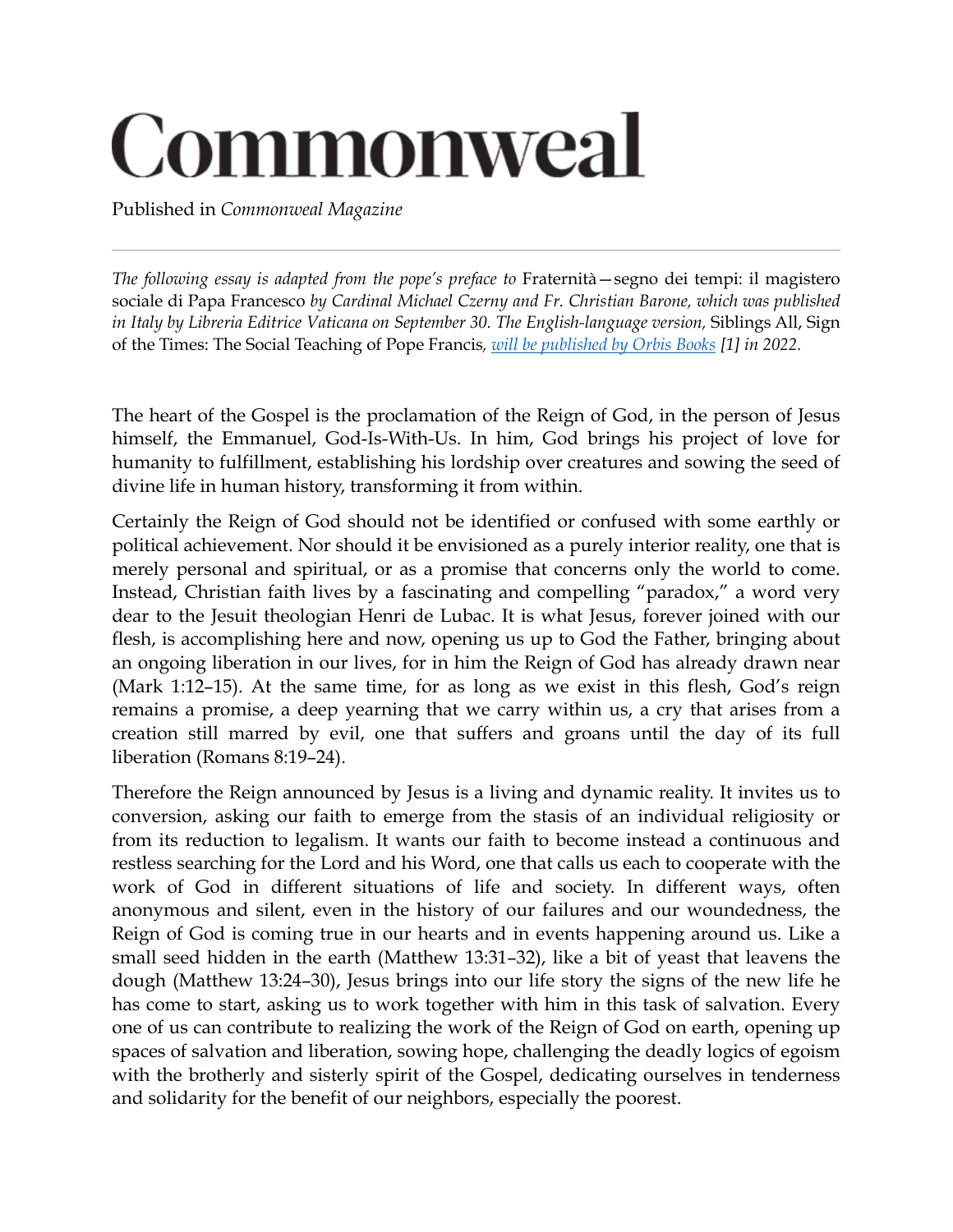We must never neutralize this social dimension of the Christian faith. As I mentioned also in *[Evangelii gaudium](https://www.vatican.va/content/francesco/en/apost_exhortations/documents/papa-francesco_esortazione-ap_20131124_evangelii-gaudium.html)* [2], the kerygma or proclamation of the Christian faith itself has a social dimension. It invites us to build a society where the logic of the Beatitudes and of a fraternal world of solidarity triumphs. The God Who Is Love, who in Jesus invites us to live out the commandment of sibling love, heals with that same love both our personal and social relationships, calling us to be peacemakers and builders of sisterhood and brotherhood among ourselves:

The Gospel is about the kingdom of God (Luke 4:43); it is about loving God who reigns in our world. To the extent that He reigns within us, the life of society will be a setting for universal fraternity, justice, peace, and dignity. Both Christian preaching and life, then, are meant to have an impact on society (Evangelii gaudium, 180).

In this sense, caring for our Mother Earth and building a society of solidarity as *[fratelli](https://www.commonwealmagazine.org/fratelli-tutti-0)  [tutti](https://www.commonwealmagazine.org/fratelli-tutti-0) [3]* [3]or siblings all are not only *not* foreign to our faith; they are a concrete realization of it.

Jesus brings into our life story the signs of the new life he has come to start, asking us to work together with him in this task of salvation.

This is the foundation of the Church's social teaching. It's not just a simple social extension of Christian faith, but a reality with a theological grounding: God's love for humanity and his plan of love—and of sisterhood and brotherhood—that he accomplishes in human history through Jesus Christ his son, to whom all believers are intimately united through the Holy Spirit.

I'm grateful to Cardinal Michael Czerny and Fr. Christian Barone, brothers in faith, for their contribution on the subject of brother- and sister-hood. I'm also grateful that this book, while intended as a guide to the encyclical *[Fratelli tutti](https://www.vatican.va/content/francesco/en/encyclicals/documents/papa-francesco_20201003_enciclica-fratelli-tutti.html)* [4], endeavors to bring to light and make explicit the profound link between the Church's current social teaching and the teachings of the Second Vatican Council.

**This link is not always noticed**, at least not at first. I'll try to explain why. The ecclesial climate of Latin America, in which I was immersed first as a young Jesuit student and then in ministry, had enthusiastically absorbed and taken possession of the theological, ecclesial, and spiritual intuitions of the Council, actualizing and enculturating them. For the youngest among us, the Council became the horizon of our belief, and of our ways of speaking and acting. That is, it quickly became our ecclesial and pastoral ecosystem. But we didn't get into the habit of reciting conciliar decrees, nor did we linger on speculative reflections. The Council had simply entered our way of being Christian and our way of "being Church"—and as life went on, my intuitions, my perceptions, and my spirituality were quite simply born out of the suggestions from the teachings of Vatican II. There wasn't much need to quote the Council's documents.